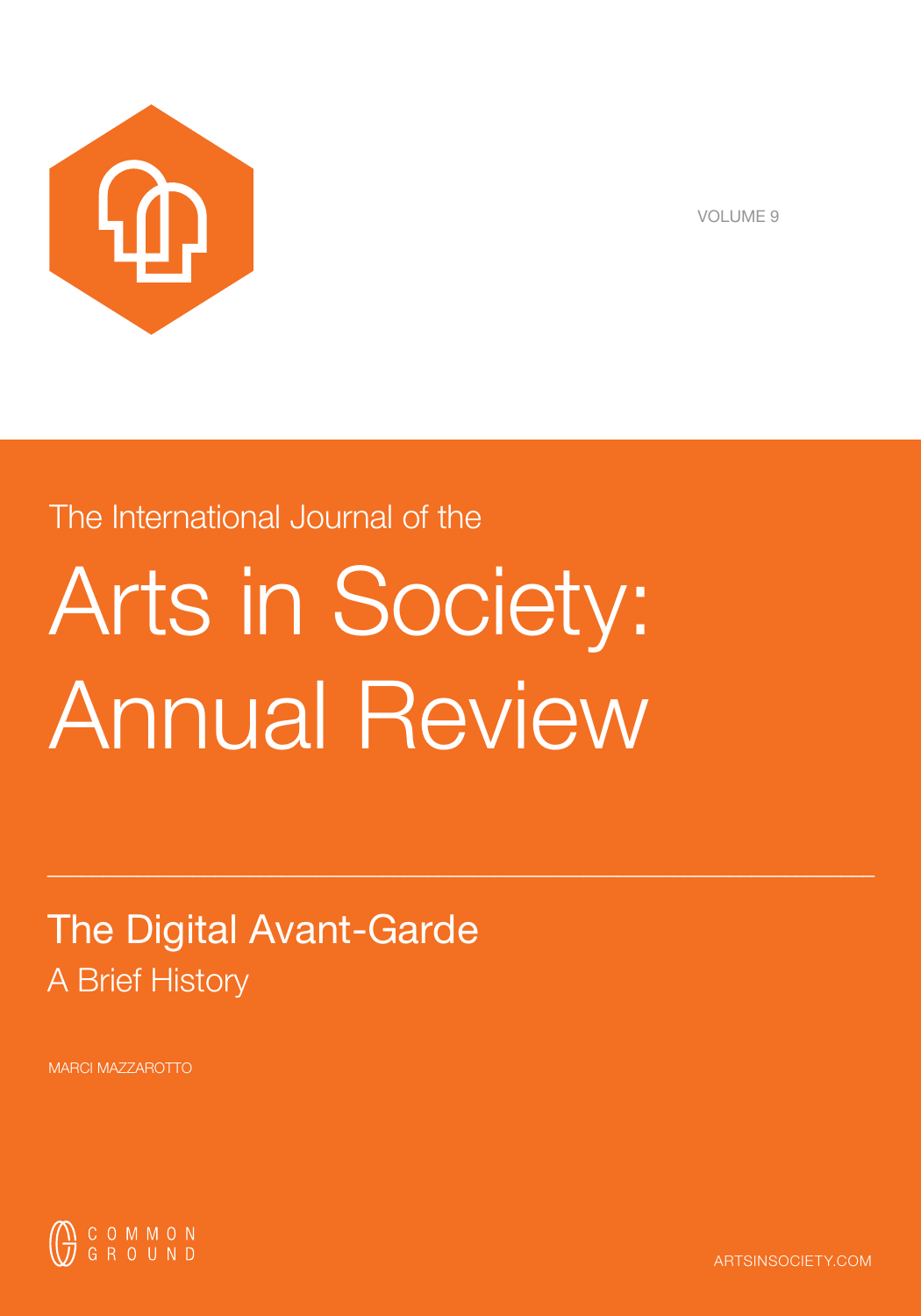#### **THE INTERNATIONAL JOURNAL OF THE ARTS IN SOCIETY: ANNUAL REVIEW** www.artsinsociety.com

First published in 2015 in Champaign, Illinois, USA by Common Ground Publishing LLC www.commongroundpublishing.com

ISSN: 1833-1866

© 2015 (individual papers), the author(s) © 2015 (selection and editorial matter) Common Ground

All rights reserved. Apart from fair dealing for the purposes of study, research, criticism or review as permitted under the applicable copyright legislation, no part of this work may be reproduced by any process without written permission from the publisher. For permissions and other inquiries, please contact cg-support@commongroundpublishing.com.

*The International Journal of the Arts in Society: Annual Review* is peer-reviewed, supported by rigorous processes of criterionreferenced article ranking and qualitative commentary, ensuring that only intellectual work of the greatest substance and highest significance is published.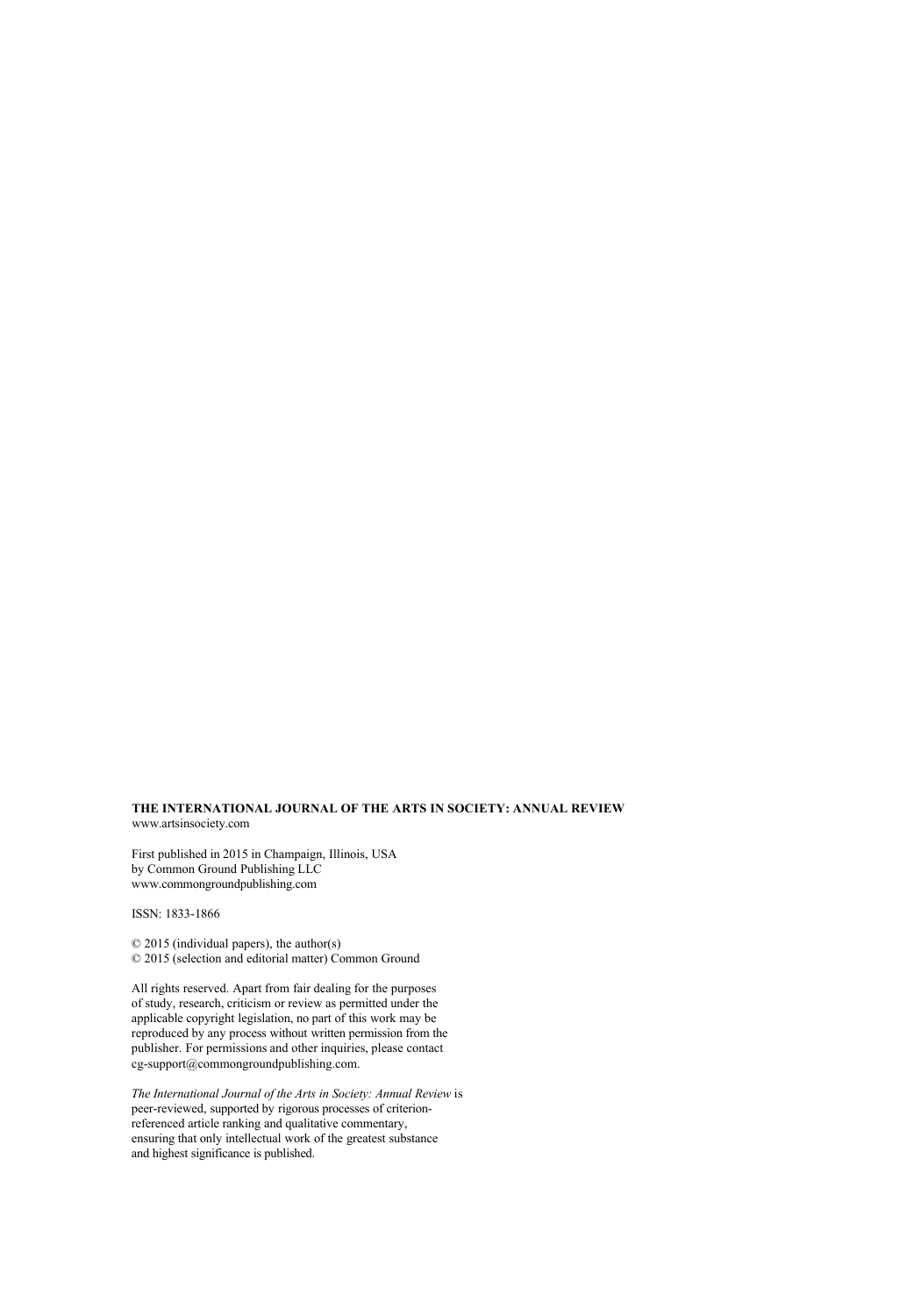# **The Digital Avant-Garde: A Brief History**

Marci Mazzarotto, University of Central Florida, USA

*Abstract: An exhaustive amount of literature has been dedicated to the study, critique, and analysis of the modernist avant-garde movement, with a predominant emphasis on cinematic practices. Consequently, the research concern herein is not in discussing the avant-garde in the traditional sense, but rather, in re-contextualizing and redefining the avantgarde as it fits within the domain of twenty-first century art that is created, distributed, and/or consumed via digital means. To begin the process of re-contextualization, I trace the history of the avant-garde as an artistic movement, as well as discuss the advent of various digital technologies and the shift from analog art to digital. My hope is to not only outline the building blocks in order to develop a clear and concise definition of the digital avant-garde, but to also illustrate that an avant-garde movement is very much alive in the new millennium, but we may have been searching for it in all the wrong places.* 

*Keywords: Digital Avant-Garde, Modernist Avant-Garde, Digital Media Art* 

## **Introduction**

n exhaustive amount of literature has been dedicated to the study, critique, and analysis of the modernist avant-garde movement, with a predominant emphasis on cinematic **A** practices. Consequently, my research concern is not in discussing the avant-garde in the In exhaustive amount of literature has been dedicated to the study, critique, and analysis of the modernist avant-garde movement, with a predominant emphasis on cinematic practices. Consequently, my research concern is not the domain of twenty-first century art that is created, distributed, and/or consumed via digital means. At the beginning stages, my research is historical in nature and primarily focused on the visual arts, with a strong emphasis on the moving image; thus, my discussion of the digital avantgarde, as of now, is not directly concerned with other mediums such as sound or written text. To begin re-contextualizing the avant-garde, I trace the history of the avant-garde as an artistic movement, as well as discuss the advent of various digital technologies and the shift from analog art to digital. My hope is to not only outline the building blocks by which to develop a clear and concise definition of the digital avant-garde, which does not yet exist, but also to illustrate that an avant-garde movement is very much alive in the new millennium, but we may have been searching for it in all the wrong places.

In many ways, the digital avant-garde (DAG) strongly diverges from the traditional notion of the modernist avant-garde (MAG), as the DAG is more concerned with the manipulation and flow of information, rather than its creation, and generally functions outside the confines of academia and mainstream culture. Thus, addressing the avant-garde in the realm of digital art practices requires more than a simple re-contextualization of our traditional notions of the modernist avant-garde, as the DAG is not a continuation, but a divergence from the MAG. It is insufficient to extrapolate the core ideals and methodologies from the MAG, and apply them to digital art practices; doing so would imply ignorance in understanding that our society has changed significantly in the last 70 years. In turn, I hesitantly use the term "avant-garde," as my research points to a contemporary definition that is dissimilar to the MAG art movement. Furthermore, it is important to note that this research project is not directly empirical in nature, but rather theoretically focused and within the initial stages of investigation of a largely ignored, but relevant subtopic of art and media history.

## **The Modernist Avant-Garde**

I begin by discussing and defining the modernist avant-garde, as we must understand its origins, methodology and key players before we can move into our discussion of, what I refer to as, the digital avant-garde. The MAG set out to "cast the familiar in a new light," and was often times disliked or, at the very least, distrusted by bodies of government (Nichols 2001, 583).

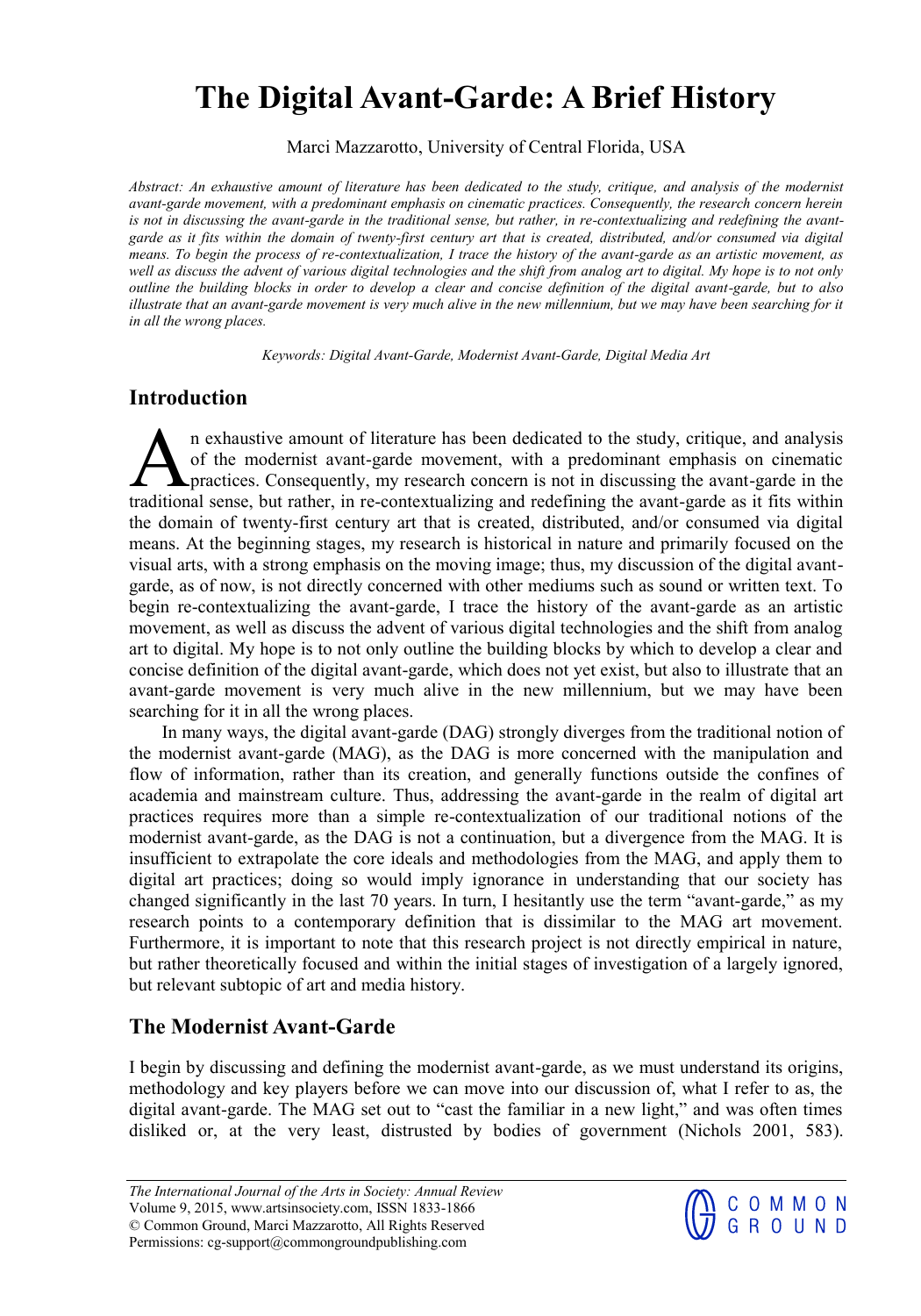Documentary film theorist Bill Nichols describes that, "from the vantage point of the avantgarde, the state and issue of citizenship were obscured by questions of perception and consciousness, aesthetics and ethics, behavior and the unconscious, actions and desire" (2001, 583). By creating works that questioned authority, identity, art and politics, the MAG served as a reaction against bourgeois society, while simultaneously becoming elitist in its own right. The modernist avant-garde became elitist, as it created specific art circles dependent on the wealthy, which happened to be generally confined to a few geographic locations such as the U.S., France and Russia.

In his seminal essay, "Avant-Garde and Kitsch," Clement Greenberg discusses the inherent paradox between the modernist avant-garde and high/low culture. The avant-garde was elitist in content and audience, but it was the ruling class that actually determined and consumed culture, not the wealthy. For Greenberg, the avant-garde belonged to the ruling class, even though it was the elite who enjoyed it. So the paradox remains: the avant-garde should be for the people, and it may fool itself into thinking that it actually was, when it fact, the MAG was dependent on the bourgeois for financial support. In turn, the avant-garde never experienced a true "emigration" or detachment from bourgeois society. "No culture can develop without a social basis, without a source of stable income. And in the case of the avant-garde, this was provided by an elite among the ruling class of that society from which it assumed itself to be cut off, but to which it has always remained attached by an umbilical cord of gold" (Greenberg 1939, 4).

A few key players in the modernist avant-garde include American visual artists such as Stan Brakhage, Maya Deren, Joseph Cornell, Robert Mapplethorpe, Kenneth Anger, Diane Arbus, Andy Warhol, Bruce Conner, and Jonas Mekas. In addition to the aforementioned artists, there are dozens of other visual avant-gardists, both famous and not, as well numerous more who are not American and/or did the bulk of their work outside of the United States (i.e. Sergei Eisenstein, Luis Buñuel, Man Ray and Jean-Luc Godard). Since the avant-garde encompasses such a broad definition, I decided to limit my discussion primarily to the MAG visual art movements occurring in Russia during the 1910s-20s and in the U.S. in 1960s. In no way is my exclusion of other mediums, geographic locations or artists an attempt to limit the definition of the MAG in such a way as to diminish its overall influence on subsequent art movements.

Avant-garde films are famous for being challenging to understand and at times being so fragmented and apparently nonsensical, that the audience may be utterly lost in any attempt made at comprehending the visuals or the storyline. Many MAG filmmakers and photographers created projects that reflected their personal or political views on a number of given subjects, ranging from surrealist dreams (*Meshes of the Afternoon* by Maya Deren) to the birth of one's child (*Window Water Baby Moving* by Stan Brakhage). Films were made cheaply, often using discarded or found footage, as well as using less cost–prohibitive film stock such as 8mm or 16mm, rather than the Hollywood standard of 35mm. In turn, MAG films are known for their grainy and poor production value, often times using black and white film stock, as well as their overall amateur or non-professional quality.

In turn, the modernist avant-garde covered a wide range of aesthetic styles and socio political agendas. Below is a list of several traditional qualities of the MAG, which range from theoretical beliefs to the types of materials used in the production process:

- Was a reaction to bourgeois society, but simultaneously elitist.
- Functioned outside of the mainstream, but eventually became and/or determined mainstream art.
- Highly influential to subsequent art practices.
- In relation to cinema specifically, narrative storylines were absent or difficult to understand.
- Art works generally considered original and innovative.
- Art was scholarly in nature, creating strong ties with theory and the academy.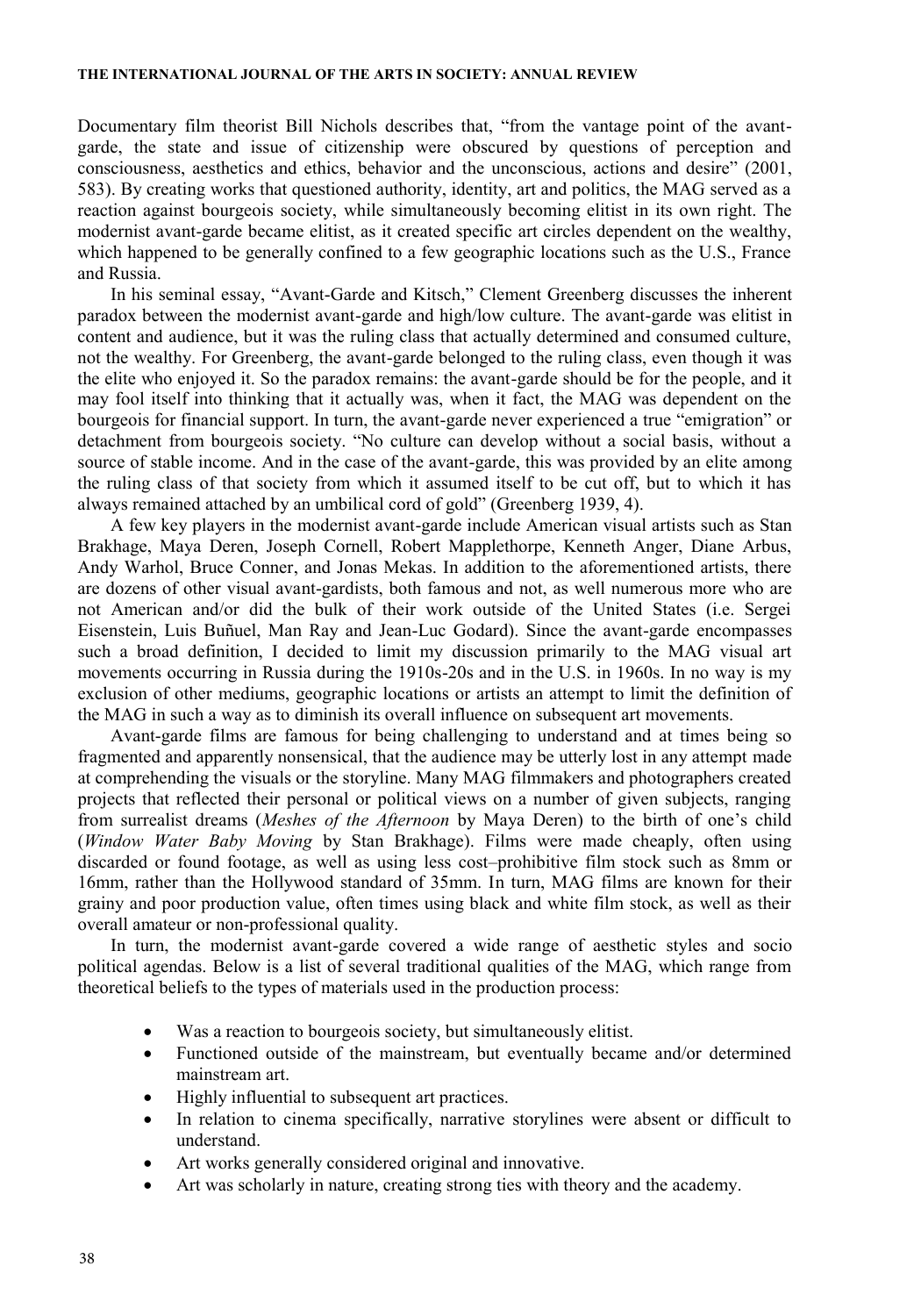- Many times works carried a political agenda.
- Used cheap or discarded technologies such as 8mm or 16mm film stock.
- Often employed found footage, nudity, and other shocking or strange images.

### **Art and the Advent of the Digital**

I am not directly interested in the modernist avant-garde, aside from the need to discuss it in order to provide a historical foundation and appropriate level of context, to what may or may not be, avant-garde practices occurring in the digital domain. Moving forward from the discussion of the MAG, it is important to note the advent of digital technologies and how it changed the world of art. Doing so provides a stronger trajectory to how we may have arrived at a digital avantgarde movement. Thus, while computing technologies may date as far back as the mid-20th century, I am concerned with computing and other digital technologies that directly affect the user. The development of the personal computer in the late 1970s and early 80s (e.g. Apple II), was followed by image manipulation software in the late 80s (e.g. Adobe Photoshop). The eventual proliferation of the Internet in the 90s, and the advent of high definition video in the late 90s, and early 2000s, have undoubtedly altered the way we produce, distribute and consume visual media and art.

Herein, my focal points are photography and film – two mediums that have changed significantly in the last few decades, primarily through the evolution of technology. For example, video installation art pioneered by artist Nam June Paik can now be considered, in many ways, obsolete, at least in terms of its technological components (e.g. TV monitors). Video is an analog technology that is generally no longer used; however, this is not to say that video artists are no longer at work. Bill Viola, known for his brilliant and meticulous stop-motion work, has ironically made the switch from one analog technology (video) to another (35mm). However, even with individual artists making shifts between different forms of analog and/or digital technologies, where does that leave cinematic practices as a whole?

British filmmaker Peter Greenaway famously proclaimed, "Cinema is dead; long live cinema" (qtd. in Willis 2005, 1). Greenaway believes that cinema died on September 31st, 1983 with the introduction of the remote control (Greenaway 2007). He no longer refers to himself as a filmmaker, but rather as an image-maker, who remixes visuals in a variety of different contexts, primarily using technologies and methods employed within the VJ (Visual Jockey) and DJ (Disk Jockey) culture. He believes that the narrative form of Hollywood cinema is dead, and we must move towards a cinematic experience involving a level of interactivity from the audience, as well as the incorporation of multimedia. Much of what Greenaway describes is what I believe to be at the core of the digital avant-garde.

Some may find Greenaway's proclamation to be slightly exaggerated; nonetheless, he points to an ongoing conflict in the realm of cinema and digital technology. For many, the turn of the millennium marked the end of film (in analog format), but it also marked the beginning of film (in digital format). For example, the Internet has proliferated a robust remix culture, one that Lawrence Lessig is famous for supporting, and many digital technologies, such as digital photography or smart phones, have easily turned consumers into producers. I am in agreement with Greenaway's assertion that the cinema is both alive and dead, and how a new, more exciting and interactive style of cinema, both on and off the screen, is precisely the direction that image making should take. However, image making, as Greenaway describes, is still in the periphery of mainstream culture, which is the key underlying reason for my argument in support of the idea that there is an avant-garde movement happening today, but it has diverged from its modernist predecessor.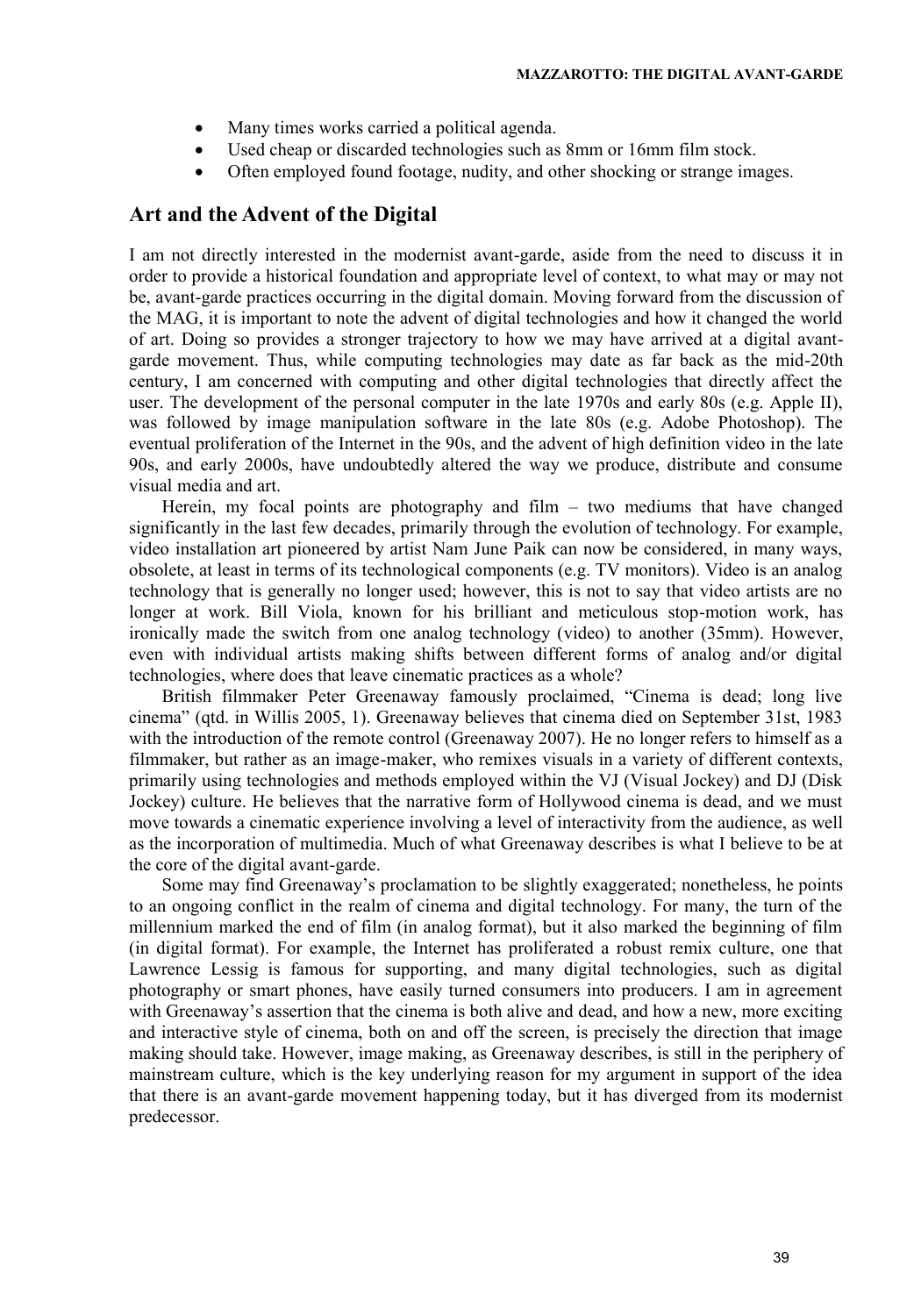#### **Shifting Gears: Analog to Digital**

I have spent a bit of time discussing the advent of digital technologies and its varied influence on the visual arts, but what about the shift from analog to digital? While the analysis of a shift from analog to digital brings about a number of subsequent questions, such as issues of materiality, perceptions of reality, and even interactivity, we must first understand what differentiates analog from digital. Thus, I will begin by defining these two terms and their relationship to the moving image. Two technologies discussed so far are analog video and celluloid film, both of which capture information in unique ways, but ultimately display recorded information in analogous ways to the original. Digital video, however, follows an entirely different process.

Celluloid film "simultaneously captures and records light as it comes through the lens and strikes the emulsion of each frame of celluloid," in turn leaving a material imprint. On the other hand, with analog video the "light strikes a sensor, such as a cathode ray tube...which momentarily captures a representation of light. The camera then transmits an analogue signal…such as electrical signals…which are collected and held on the magnetic tape" (Willis 2005, 5). While film and analog video capture information differently, they both display the final information using a process of transcription. As Timothy Binkley explains, "analogue media store information through some kind of transcription which transfers the configuration of one physical material into an analogous arrangement in another" (1993, 94).

Additionally, the "physical" nature of analog media also brings into question the notion of reality. To some scholars, such as André Bazin, the material nature of the image physically being recorded on the emulsion, "supports not only a philosophical agenda that champions the ability of film to reproduce the world, but also reinforces a general – and controversial – supposition that we *can* represent reality" (Willis 2005, 5). I disagree with Bazin's suppositions of the relationship between film and reality, particularly now, as we have moved away from analog media and into a predominantly digital culture. The inception of postmodernist theory in the 1970s discredits much of Bazin's faithfulness in realism and the advent of digital photography and manipulation only substantiate the postmodernist cynicism regarding our inability to attain a true reality.

Nonetheless, the technological process that is taking place within digital image capture is fundamentally different from its analog counterpart, primarily because digital video undergoes a process of conversion rather than transcription. "Digital refers to data that exists as a series of discreet elements, arranged in mathematically determined patterns," of ones and zeros (Willis 2005, 6). Binkley describes how "analogue media store cultural information in the material disposition of concrete objects," whereas "digital ones store it as formal relationships in abstract cultures" (1993, 96). If analog technologies share a material relationship with the original, as information is transcribed from one mode to another, and digital is nothing more than a pattern on numbers representing abstracted data from its original form, how does this shift actually change the way we produce, distribute and consume images?

One of the biggest advantages of digital technology is in its inherent ease of reproducibility. Unlike analog, digital video can be reproduced time and time again with minimal, if any, loss of quality. Loss of quality in digital reproduction generally takes place when compressing a file. That is, compressing a 720 HD video file into an mp4 will cause a large loss of visual information; however, copying an HD video across similar platforms, renders an exact replicate of the original. Due to the material nature of analog video, deterioration and loss of quality from one copy to the next is one reason that this technology may now be nearly obsolete. "Whereas an analogue signal degrades not only during transmission but with each duplication, digital signals may be altered and reproduced by artists using equipment which rivals the final quality of professional and commercial production" (Willis 2005, 7).

So what does the advent of digital technologies and the shift in the use of analog to digital media have to do with artistic avant-garde practices? My discussion thus far focused on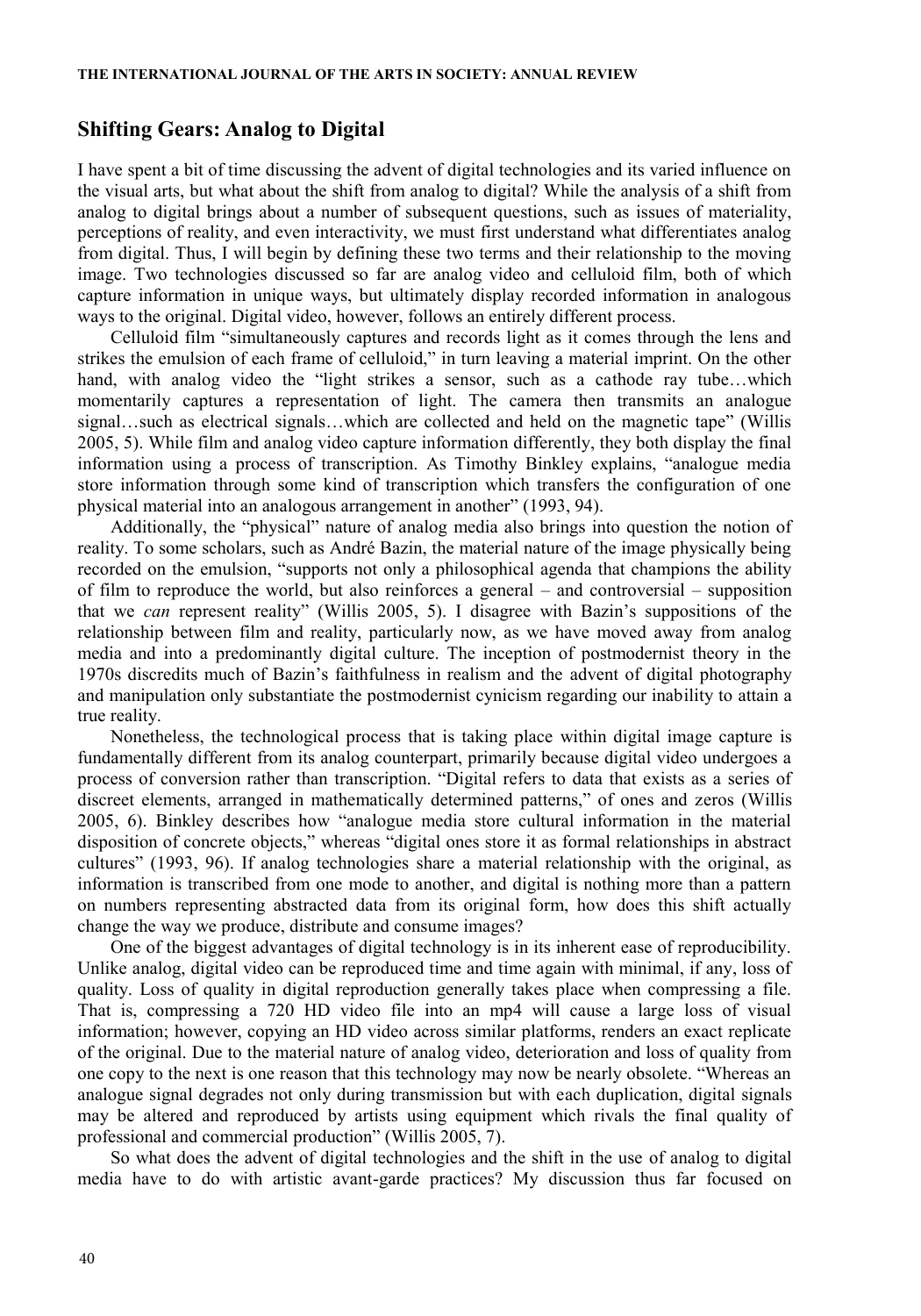providing a historical background and definition of the modernist avant-garde movement, as well as defining and contextualizing a major technological shifts from analog to digital. While I am not concerned with avant-garde practices as historically defined, I am concerned with the changes in contemporary visual art and how they have been influenced by the proliferation of digital media. Naturally, this brings me to the desire to not only define the concept of the digital avant-garde, but to actually attempt to locate specific communities that fit under the umbrella of contemporary avant-garde art practices. With that said, I now turn to my argument regarding the digital avant-garde.

## **The Digital Avant-Garde**

The idea of a "digital avant-garde" initially intrigued me upon reading an article by Steve F. Anderson, entitled "Aporias of the Digital Avant-Garde." In the article, Anderson analyzes different forms of digital media art, such as remixed videos and short films, as a way of exploring the difficulties in properly defining and categorizing digital media art. He begins the article by providing some context to his discussion in relation to the modernist avant-garde:

Whereas the Modernist avant-garde privileged materiality as a means of exploiting the formal potentials of medium specificity, the privileged objects… [i.e. short-form, timebased, digital media] preserve a relation to the material world that grounds them historically. Ultimately, it is not an avant-garde free of contradictions that we seek, but one that illuminates the position of digital media in relation to systems of control – including the rules of representation, technology, and history (Anderson 2007).

Anderson sets out to study specific art objects that he believes have been generally ignored or treated with suspicion by academia. I tend to agree that digital media art in the form of music videos and mash-ups, for example, are not often discussed in an academic setting. Some exceptions might arise in the case of remix culture, particularly if we include Lessig in the discussion, but otherwise, are Humanities scholars really all that interested in discussing shortlived digital media art forms? Perhaps in some circles there is a greater research interest, but I would venture to guess that overall, the idea of the digital avant-garde and its corresponding art practices are anything but over studied.

If a large number of scholars had been paying attention to some of the newer forms of visual art in the digital domain, I would likely not be writing this article. Also, the long list of traditional film theory books and other works that address the modernist avant-garde in one form or another are evidentiary of how academics have long been focused on more concrete forms of art. However, the idea of a "new" avant-garde has been addressed by other scholars, such as Lev Manovich, in a way that uses the MAG as a contextual basis for discussing more contemporary forms of avant-garde art. While Anderson argues that the DAG may be historically tied with MAG in its inherent relationship to culture and politics, Manovich argues how the new avantgarde is a sphere where new media technology serves as an extension, albeit limited, of modernist avant-garde practices.

"What was a radical aesthetic vision in the 1920s had become standard computer technology by the 1990s," as contemporary artists could easily mimic avant-garde practices of the first halfof the century by simply manipulating information on a computer screen (Manovich 2002, 7). For example, Georges Seurat painstakingly developed the form of *pointillism* in post-Impressionist painting, a technique that is now embedded into every digital image. We can manipulate each dot, point or pixel with great ease that an artist such as Seurat could have only dreamed of. I draw part of my definition of the digital avant-garde from Manovich's assessment of what he calls "new media avant-garde." Below are two of the main distinctions between the new avant-garde and the modernist avant-garde, as discussed in his article, "Avant-garde as Software" (2002, 8):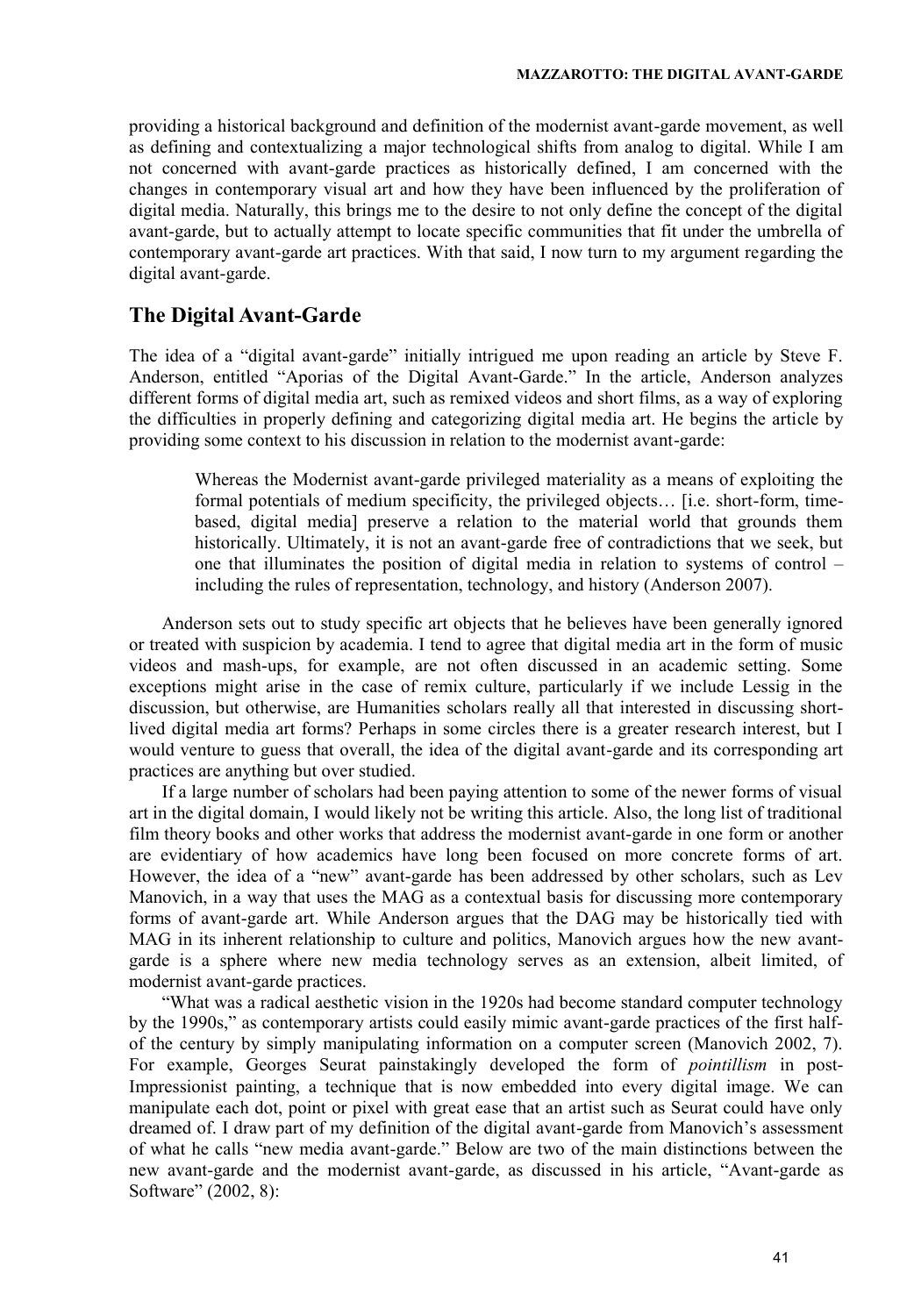1. The old media avant-garde of the 1920s came up with new forms, new ways to represent reality and new ways to see the world. The new media avant-garde is about new ways of accessing and manipulating information. Its techniques are hypermedia, databases, search engines, data mining, image processing, visualization, [and] simulation.

2. The new avant-garde is no longer concerned with seeing or representing the world in new ways but rather with accessing and using previously accumulated media in new ways. In this respect new media is post-media or meta-media, as it uses old media as its primary material.

My definition diverges from Manovich's a bit, particularly the second portion, as I am interested in digital art specifically, not just new media as a whole. Therefore, the digital avantgarde refers to digitally based art practices that have diverged from the modernist avant-garde, and are more concerned with the manipulation of information, rather than its creation, and generally functions outside the confines of mainstream culture and academia without any direct intent of becoming re-contextualized outside of its working domain. But what does this mean? First, digitally based art practices refer to art whose primary mode of creation and consumption is via the use of digital technologies. Second, the concept of manipulation of information is more or less referring to source code. That is, information in the digital realm is stored and retrieved using a mathematical sequence of ones and zeros.

Digital artists have the power to directly control information by simply manipulating the code, and some artists go as far as creating their own source code or software in order to overcome the restrictions of pre-packaged programs. While the aspect of artistic invention in the DAG may directly relate to MAG movements, the DAG is more concerned with the manipulation of source information, precisely because digital has been reduced to code. Third, the digital avant-garde is not necessarily concerned with becoming mainstream. Unlike its modernist counterpart, the DAG seems to be mainly found outside of the academy, as many scholars do not seem to take great interest in much of the art that I believe to be part of this contemporary art movement.

Prior to discussing specific DAG examples and key players, there are three other aspects that I would like to touch upon: time period, location and methodology. For the purposes of this particular study, I chose to confine my research to works created after the year 2000 in the U.S. and England. The true methodology or method of creation associated with the DAG remains to be further explored, as that level of research goes beyond the scope of this short article. Nonetheless, I do have a couple of key figures and examples to discuss, which I believe aptly illustrate my working definition of the DAG. Currently, my object of study is a form of audiovisual performance known as live cinema. Live cinema refers to the "real-time mixing of images and sound for an audience, where the sounds and images no longer exist in a fixed and finished form but evolve as they occur, and the artist's role becomes performative and the audience's role becomes participatory" (Willis 2009, 1).

Thus, live cinema is a fusion of sound, music, images, and sometimes even physical objects or actors that are placed together to form an ephemeral, live action performance. By default, live cinema relies heavily on digital technologies, primarily laptops and various software programs. Beyond my personal fascination with this type of artistic performance, I chose live cinema as a basis of study because I believe it fits in with much of what the DAG encompasses. In fact, the existence of live cinema is one of the reasons I began researching the contradictory idea of the "digital" "avant-garde." In similar ways as presented for the discussion on the MAG definition, below is a breakdown of the main ideas that make up the DAG: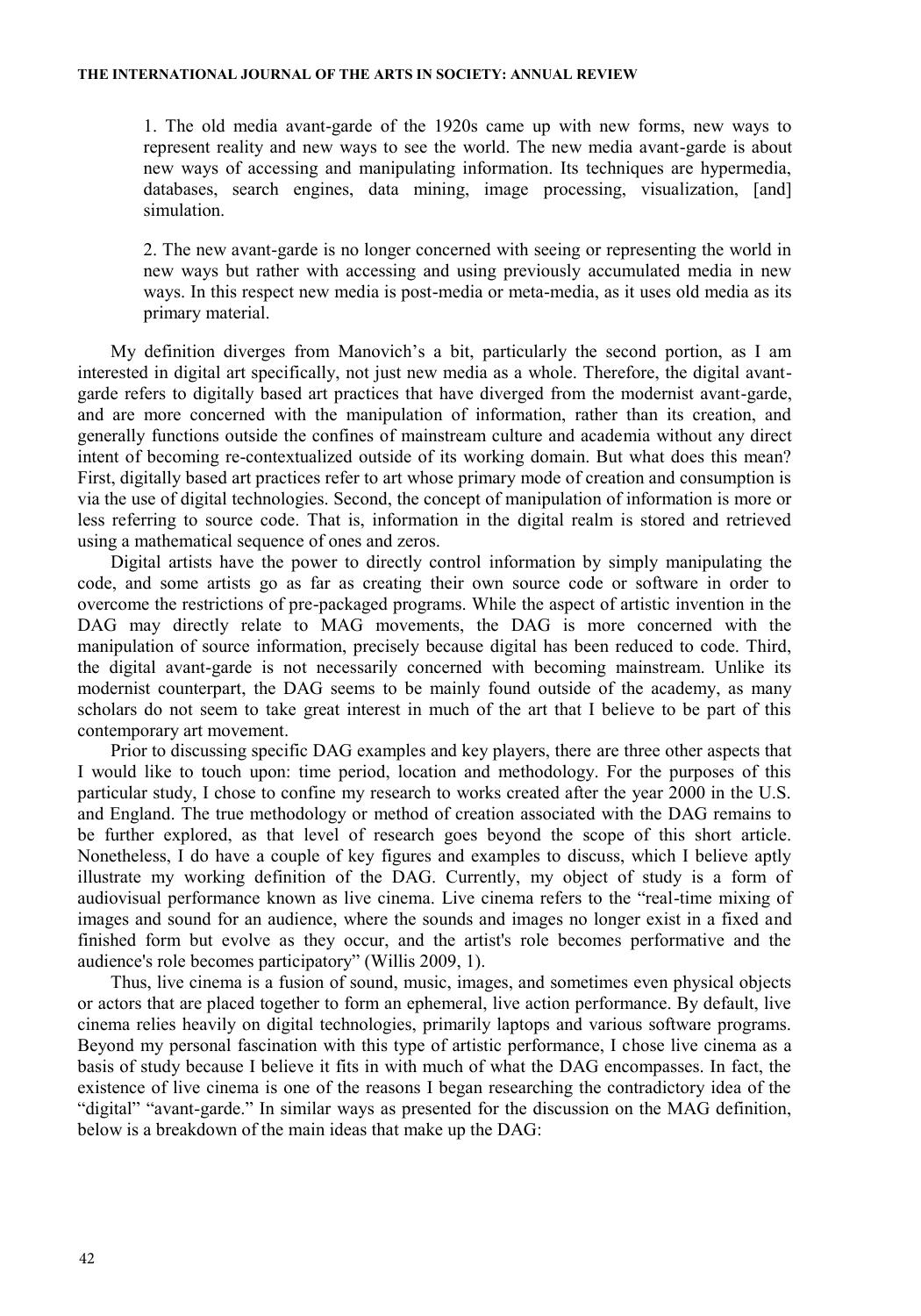- Works are created using digital technology (e.g. computers, digital cameras, sound mixers).
- Oftentimes works are collaborative in nature.
- There is no direct connection to the material world.
- Works are not part of mainstream art and does not seek to be.
- Concerned with the manipulation and flow of information.
- Commonly, art works are ephemeral.
- Not dependent on the academy or scholars for its existence.
- Varied levels of quality in technology, from amateur to professional.

There are a number of individual artists, as well as artist collectives, who are working within the live cinema arena. One such group, known as klipp av (Swedish for "cut apart"), was made up of two mix artists, Nick Collins and Fredrik Olofsson. Due to klipp av's lack of online visibility, as well as a non-functional website, I believe they are no longer performing together. Nonetheless, I chose to include them in my discussion, as they wrote an article regarding the technological facets of a live cinema production. Their 2006 article describes the complexities of conducting such a performance, as well as the specific technologies used in creating audiovisual shows (e.g. MIDI controls, SuperCollider, MAX/MSP and VJ software). While they do not directly use the term "live cinema" to describe their work, they do refer to an audiovisual show as a mixture of VJ and DJ culture.

Another live cinema collective is a group of British artists known as The Light Surgeons. The Light Surgeons function similar to a musical band, working collectively onstage to produce an entertaining show; however, the main focus is not on performing live music, but in transforming a "traditional music space into image-rich environments with innumerable projectors and images" (Willis 2005, 71). In turn, the audience is met with an amazing collage of recombined footage and sampled sounds that create an intricate live cinematic performance. One of their notable live cinema pieces, *Super Everything\**, focuses on issues of culture and identity throughout Malaysia. *Super Everything\** incorporates a wide range of documentary footage and an original musical score with an overarching narrative that works to establish the project's identity. Additionally, the images and sounds are projected onto a large screen overlaid with a multitude of titles that function to alter the aesthetic experience by simulating the internal commands of a 1980s personal computer.

### **Conclusion**

Live cinema, and art collectives such as klipp av and The Light Surgeons, are but two of many possible objects of study within the digital avant-garde. Other visual art forms include remix videos, short-length experimental films, music videos, art installation practices and interactive video works. Live cinema, like other multimedia artworks, provides for a rich cinematic experience that not only bridges the gap between distinct mediums, but also creates a shift in meaning from one internal text to another. I find that live cinema, as a whole, is deserving of academic critique, but often underrated outside of its own exclusive art niche. There is much room in which to further explore numerous facets of live cinema; hence, why I have chosen to begin researching this particular area of the visual arts.

Throughout this article, I have attempted to shed light on a relatively new contemporary avant-garde art movement, by tracing historical roots of the MAG, as well as the technological shift from analog to digital. There is much more to explore and research in the context of the DAG, but I trust that this generally overlooked area of contemporary art will continue to be discussed by both artists and academics alike. As I have noted throughout, the DAG shares little in common with its modernist counterpart, as it is concerned primarily with the manipulation of information and artistic creation in the digital domain, rather than a politicized reaction against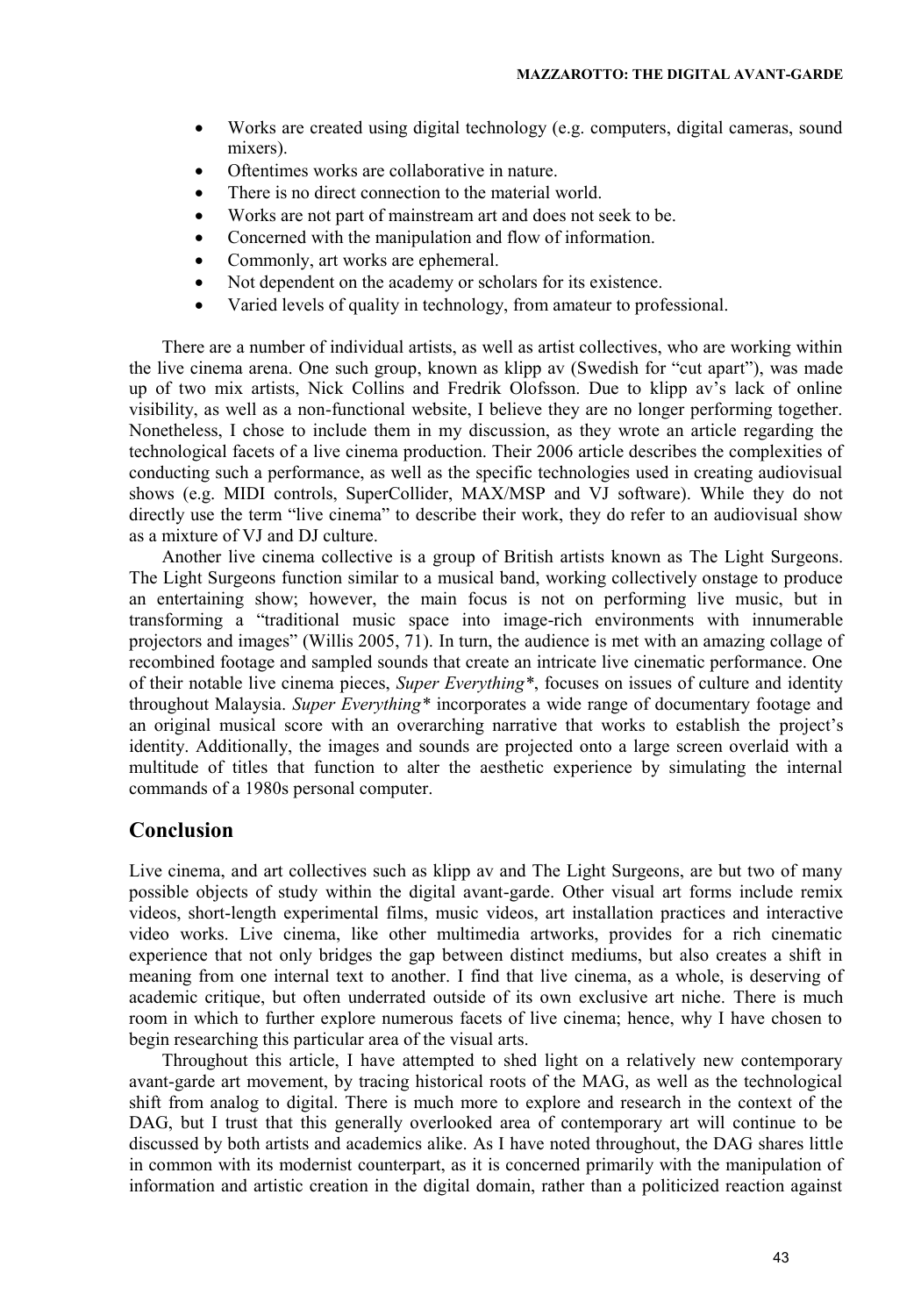#### **THE INTERNATIONAL JOURNAL OF THE ARTS IN SOCIETY: ANNUAL REVIEW**

bourgeois society. It is for this reason that I believe that the DAG is far less pretentious than the MAG.

As I continue my research, I may decide to drop the term "avant-garde" from my definition of peripheral digital art, precisely because it may be simply impossible to sever the rhetorical ties with the idea that most envision when encountered with the term. Nonetheless, I argue that the fusion of the words "digital" and "avant-garde," however peculiar it may be, provides a specific contextual basis for which to begin our search and understanding of non-mainstream digital art. I certainly have the work cut out for me, but I do hope to continue on an exciting path of discovery, both theoretically and creatively, as this article merely scratches the surface of a vast, and seemingly ignored segment of contemporary digital media art practices.

### **REFERENCES**

- Anderson, Steve F. 2007. "Aporias of the Digital Avant-Garde." *DHQ: Digital Humanities Quarterly* 1.2.
- Binkley, Timothy. 1993. "Refiguring Culture." *Visions: New Technologies of the Screen*. Eds. Philip Hayward & Tana Wollen. London: BFI Publishing. 92-105.
- Collins, Nick and Fredrik Olofsson. 2006. "klipp av: Live Algorithmic Splicing and Audiovisual Event Capture." *Computer Music Journal* 30.2. 8-18.
- Greenaway, Peter. 2007 "Peter Greenaway, cinema = dead." YouTube Video. http://www.youtube.com/watch?v=-t-9qxqdVm4
- Greenberg, Clement. 1939. *Avant-Garde and Kitsch*. University of MN. http://blog.lib.umn.edu/ mulli105/1601fall10/Greenberg-AvGd%26Ktch.pdf<br>h. Lev. 2002. "Avant-Garde as Software." http://www.uoc.edu/artnodes/espai/
- Manovich, Lev. 2002. "Avant-Garde as Software." eng/art/manovich1002/manovich1002.html
- Nichols, Bill. 2001. "Documentary Film and the Modernist Avant-Garde." *Critical Inquiry* 27. 580-610.

Willis, Holly. 2009. "Real Time Live: Cinema as Performance." *Afterimage* 37.1. 11-15. ———. 2005. *New Digital Cinema: Reinventing the Moving Image.* London: Wallflower Press.

#### **ABOUT THE AUTHOR**

*Marci Mazzarotto:* Doctoral Candidate, College of Arts and Humanities, University of Central Florida, Orlando, USA